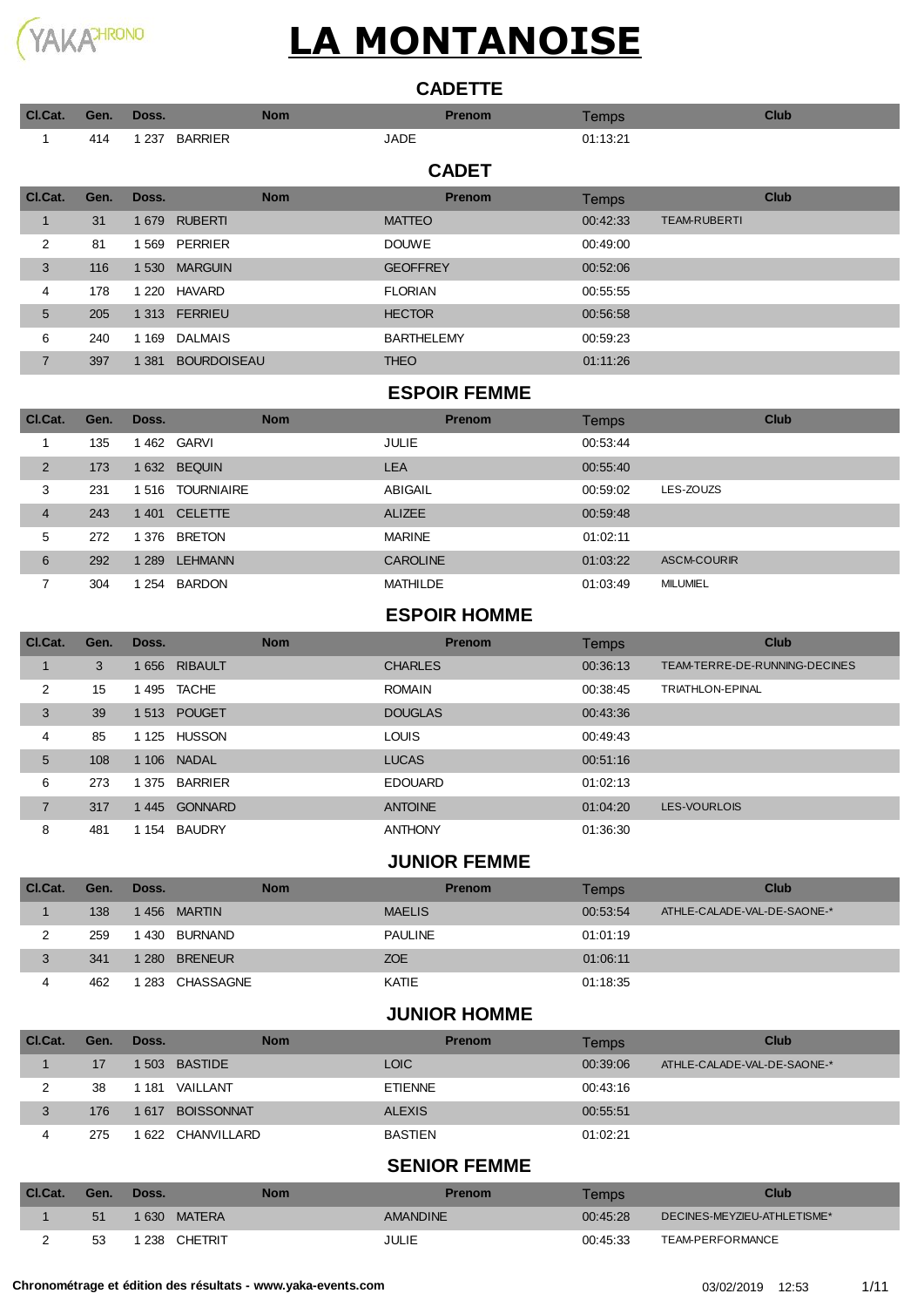| 3              | 64  |            | 1682 REBOUL            | <b>NADEGE</b>     | 00:46:43 | AS-CALUIRE-ET-CUIRE         |
|----------------|-----|------------|------------------------|-------------------|----------|-----------------------------|
| 4              | 65  |            | 1534 LARGUIER          | <b>CHLOE</b>      | 00:46:44 |                             |
| 5              | 69  |            | 1406 CHAFFRAIX         | <b>STEPHANIE</b>  | 00:47:18 | RANDO-NATURE-VILLETTE       |
| 6              | 88  | 1 3 2 9    | <b>DUCRAY</b>          | <b>CONSTANCE</b>  | 00:50:00 |                             |
| $\overline{7}$ | 107 |            | 1546 NEUMANN           | <b>CAMILLE</b>    | 00:51:14 | TEAM-TERRE-DE-RUNNING-LYON  |
| 8              | 114 |            | 1645 FELLOUSE          | <b>CHARLOTTE</b>  | 00:51:48 |                             |
| 9              | 125 |            | 1 580 SAHIN            | <b>EMINE</b>      | 00:53:06 |                             |
| 10             | 140 | 1 243 SINS |                        | <b>EMILIE</b>     | 00:54:00 |                             |
| 11             | 144 |            | 1646 GREA-BLAIN        | <b>CECILE</b>     | 00:54:14 | <b>ASC-BALAN</b>            |
| 12             | 156 |            | 1 284 HARBINSON        | ARIANE            | 00:54:40 |                             |
| 13             | 158 |            | 1 550 INARD            | <b>LAURA</b>      | 00:54:50 | COUREURS-DU-MONDE-EN-ISERE* |
| 14             | 163 |            | 1459 RICHARD           | <b>CATHERINE</b>  | 00:55:00 |                             |
| 15             | 175 |            | 1 139 PIETRE           | ANAELLE           | 00:55:46 |                             |
| 16             | 179 |            | 1604 CLEMENT           | ALIXE             | 00:55:56 |                             |
| 17             | 181 |            | 1640 PEYRAT            | <b>ANAIS</b>      | 00:55:58 |                             |
| 18             | 185 |            | 1 189 ROCHE            | <b>ELODIE</b>     | 00:56:13 |                             |
| 19             | 189 |            | 1590 LANOOTE           | <b>MARION</b>     | 00:56:23 |                             |
| 20             | 195 |            | 1514 TOURNIAIRE        | JULIE             | 00:56:33 | LES-ZOUZS                   |
| 21             | 198 |            | 1 281 DONNADIEU        | <b>AUDREY</b>     | 00:56:38 | LES-PAULETTES               |
| 22             | 199 |            | 1419 BERGER            | <b>SANDRA</b>     | 00:56:38 |                             |
| 23             | 200 |            | 1404 TAGHAVI           | <b>DEBORAH</b>    | 00:56:39 | ENTENTE-SUD-LYONNAIS*       |
| 24             | 202 |            | 1326 GUILLOT           | <b>JOANNE</b>     | 00:56:48 | LTH-TRAINING                |
| 25             | 204 |            | 1 203 MERLE            | <b>STEFFY</b>     | 00:56:54 |                             |
| 26             | 210 |            | 1410 ELISSAH           | <b>AURELIE</b>    | 00:57:09 |                             |
| 27             | 214 |            | 1 508 ORIOL            | <b>VANESSA</b>    | 00:57:29 | <b>COURIR-EN-DOMBES</b>     |
| 28             | 217 |            | 1517 BLANCHEZ          | <b>CAMILLE</b>    | 00:57:31 |                             |
| 29             | 225 |            | 1 134 MANEVY           | <b>AMANDINE</b>   | 00:57:44 |                             |
| 30             | 226 |            | 1519 CHANCENOTTE       | <b>CECILE</b>     | 00:57:56 |                             |
| 31             | 236 |            | 1689 SOCHA             | <b>MARION</b>     | 00:59:12 |                             |
| 32             | 238 |            | 1414 BATTAGLIA         | ALEXANDRA         | 00:59:16 | DOMBES-RUNNING-EVASION      |
| 33             | 250 |            | 1 159 HERNANDEZ-MARTIN | <b>ALEXNDRA</b>   | 01:00:14 |                             |
| 34             | 258 |            | 1 642 DELAPORTE        | <b>DEBORAH</b>    | 01:01:17 |                             |
| 35             | 261 |            | 1 168 CHAREYRON        | <b>SABINE</b>     | 01:01:21 |                             |
| 36             | 263 |            | 1684 CHIRCEN           | <b>ELODIE</b>     | 01:01:29 |                             |
| 37             | 264 |            | 1187 BESSON            | <b>AUDREY</b>     | 01:01:33 |                             |
| 38             | 270 |            | 1481 MASSON            | <b>ELODIE</b>     | 01:02:02 | TDR-DECINES                 |
| 39             | 271 |            | 1653 LAVOREL           | <b>CLEMENTINE</b> | 01:02:02 |                             |
| 40             | 274 |            | 1612 PIERRAT           | <b>BERENGERE</b>  | 01:02:18 |                             |
| 41             | 276 |            | 1 242 CHALAPHIE        | <b>MARION</b>     | 01:02:24 | TEAM-NEW-HORIZON            |
| 42             | 281 |            | 1 298 ROBLIN           | ANNE-SOPHIE       | 01:02:42 |                             |
| 43             | 283 |            | 1552 CASAUX            | <b>MARJORIE</b>   | 01:02:47 |                             |
| 44             | 285 |            | 1 308 BARSACQ          | <b>CELINE</b>     | 01:02:56 | AAA-DU-LYONNAIS             |
|                | 293 |            | 1606 DELBART           | <b>MARJORIE</b>   | 01:03:23 |                             |
| 45             | 298 |            |                        |                   |          |                             |
| 46             |     |            | 1 213 ROSILLO-MARTIN   | CANDELA           | 01:03:39 |                             |
| 47             | 302 |            | 1 650 SEON             | <b>LAURE</b>      | 01:03:44 |                             |
| 48             | 309 |            | 1 188 TATANGELO        | <b>DELPHINE</b>   | 01:04:03 |                             |
| 49             | 311 |            | 1 363 PELARDY          | <b>AURELIE</b>    | 01:04:03 |                             |
| 50             | 314 |            | 1458 VERNA             | NATHALIE          | 01:04:12 | LES-HYENES                  |
| 51             | 320 |            | 1 239 FRANC            | <b>ELENA</b>      | 01:04:30 |                             |
| 52             | 321 |            | 1 347 DONZELLE         | VALERIE           | 01:04:32 | TEAM-NEW-HORIZON            |
| 53             | 322 |            | 1 257 NGUYEN           | <b>CELINE</b>     | 01:04:35 | LES-INGE.-SPEC.             |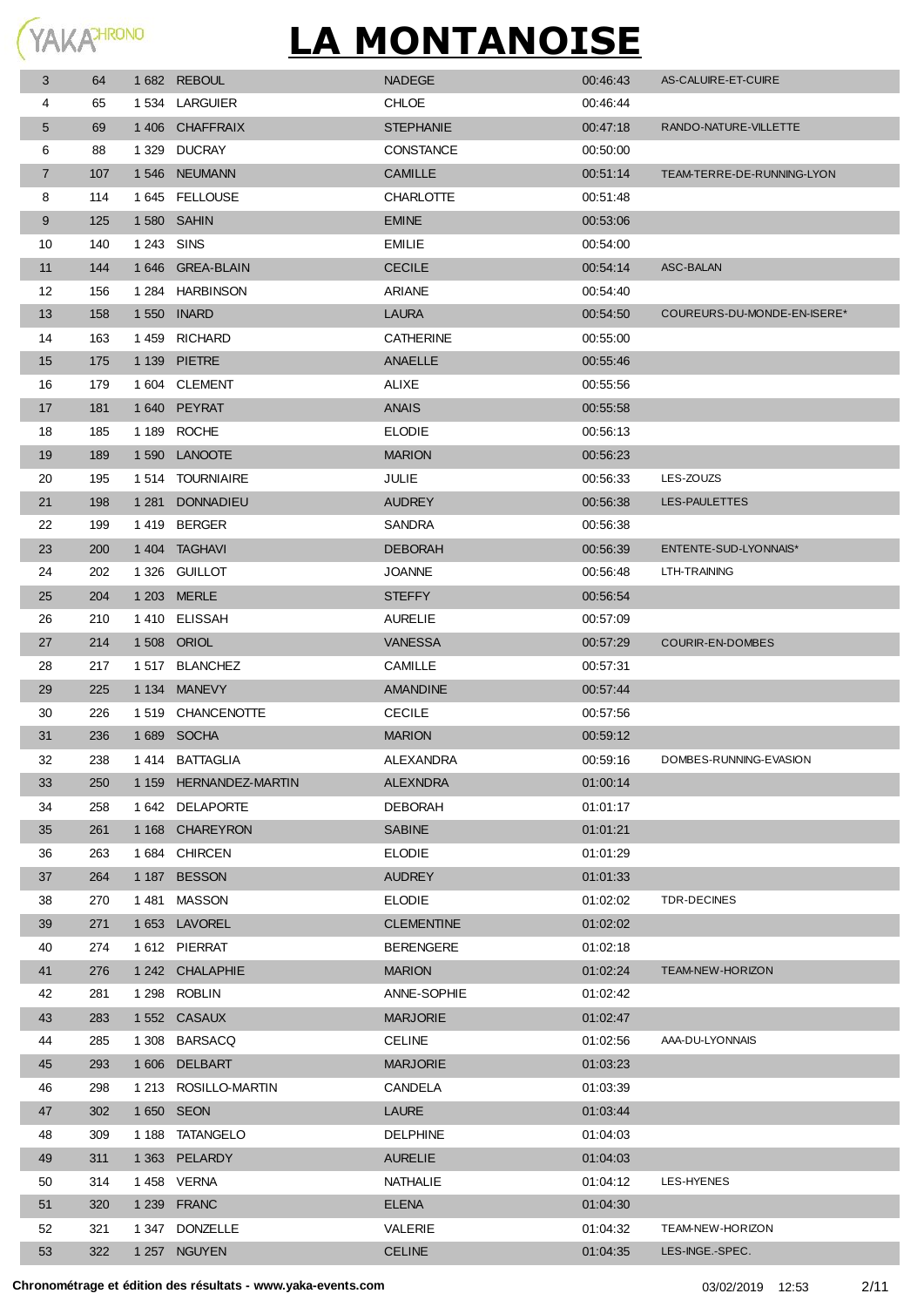| 54 | 329 |            | 1 141 BAUP      | ANGELIQUE         | 01:04:44 |                                       |
|----|-----|------------|-----------------|-------------------|----------|---------------------------------------|
| 55 | 332 |            | 1 258 LE-BERRE  | <b>CATHY</b>      | 01:04:53 |                                       |
| 56 | 335 |            | 1 114 HORNAC    | <b>STEPHANIE</b>  | 01:04:55 |                                       |
| 57 | 338 |            | 1 392 MARTIN    | <b>MARINE</b>     | 01:05:13 | CASCOL-ATHLETISME                     |
| 58 | 343 |            | 1479 CAZADAMONT | <b>MARIETTE</b>   | 01:06:15 |                                       |
| 59 | 346 |            | 1 138 SOURD     | <b>LORIANE</b>    | 01:06:31 | <b>PCR</b>                            |
| 60 | 347 |            | 1649 KPANOU     | LAETITIA          | 01:06:33 |                                       |
| 61 | 348 |            | 1629 STANDAERT  | <b>NATHALIE</b>   | 01:06:39 |                                       |
| 62 | 354 |            | 1 396 ALLIX     | <b>CHARLOTTE</b>  | 01:06:51 | CHA-&-BROCHETTE                       |
| 63 | 355 |            | 1 395 BROCHET   | <b>LEA</b>        | 01:06:51 | CHA-&-BROCHETTE                       |
| 64 | 370 |            | 1 268 MOINS     | <b>CLAIRE</b>     | 01:07:51 |                                       |
| 65 | 371 |            | 1 217 BISUTTI   | <b>CHRISTELLE</b> | 01:07:57 | SAINT-AMAND-MONTROND-BOISCHAUT-ATHL   |
| 66 | 376 |            | 1568 COQUILLAUD | <b>CHARLOTTE</b>  | 01:07:59 |                                       |
| 67 | 377 |            | 1 273 DANGOISSE | <b>GERSENDE</b>   | 01:08:04 |                                       |
| 68 | 378 |            | 1 620 DURAND    | AMELIE            | 01:08:07 |                                       |
| 69 | 382 |            | 1 156 ABIDI     | <b>SABRINA</b>    | 01:08:29 |                                       |
| 70 | 383 |            | 1473 SAID-ALI   | <b>ATTUYA</b>     | 01:08:35 |                                       |
| 71 | 386 |            | 1 553 CELLE     | <b>BLANDINE</b>   | 01:09:32 |                                       |
| 72 | 387 |            | 1420 COMBIER    | <b>LUDIVINE</b>   | 01:09:46 |                                       |
| 73 | 399 |            | 1 111 GALICE    | <b>TATIANA</b>    | 01:12:00 |                                       |
| 74 | 400 |            | 1 372 CHEVALIER | <b>CLEMENCE</b>   | 01:12:03 |                                       |
| 75 | 401 |            | 1 373 ENAUD     | <b>CHARLOTTE</b>  | 01:12:12 |                                       |
| 76 | 403 |            | 1 337 LIBBRECHT | <b>TIPHAINE</b>   | 01:12:13 | JGV                                   |
| 77 | 406 | 1 340 RAC  |                 | <b>CHLOE</b>      | 01:12:22 | <b>JGV</b>                            |
| 78 | 408 |            | 1 365 FLATOT    | <b>CHARLEY</b>    | 01:12:39 | JGV                                   |
| 79 | 409 |            | 1 538 COMTE     | <b>LEA</b>        | 01:13:07 | LA-P'TITE-FOUINE-OU-LA-FUTURE-CHALON- |
| 80 | 424 |            | 1 136 POYARD    | <b>JENNIFER</b>   | 01:14:21 | THE-SPARTAN-TURTLES                   |
| 81 | 425 |            | 1 149 ROME      | <b>STEPHANIE</b>  | 01:14:23 | <b>LILI-LOU</b>                       |
| 82 | 428 |            | 1 147 PILLON    | <b>EMILIE</b>     | 01:14:36 |                                       |
| 83 | 431 |            | 1 692 DEVELLE   | <b>HELENE</b>     | 01:14:40 |                                       |
| 84 | 432 | 1 151 RUIZ |                 | <b>MARILYNE</b>   | 01:14:50 |                                       |
| 85 | 436 |            | 1 155 SCHMITTER | <b>AURELIE</b>    | 01:15:08 |                                       |
| 86 | 439 |            | 1 235 RISSOAN   | <b>AUDREY</b>     | 01:15:20 | <b>FILOUTES</b>                       |
| 87 | 440 |            | 1 234 RISSOAN   | <b>AMANDINE</b>   | 01:15:21 | <b>FILOUTES</b>                       |
| 88 | 442 |            | 1 368 HUANG     | <b>CHENCHENG</b>  | 01:15:31 |                                       |
| 89 | 446 |            | 1 556 CAYET     | <b>NADEGE</b>     | 01:16:21 | <b>ASM-RUNNING</b>                    |
| 90 | 453 |            | 1 539 DENIS     | MAUD              | 01:17:31 |                                       |
| 91 | 457 |            | 1 233 MONTES    | LAURIE-MAY        | 01:17:49 |                                       |
| 92 | 458 |            | 1 166 SARTORI   | <b>CECILE</b>     | 01:18:14 | <b>MARVELLOUS</b>                     |
| 93 | 467 |            | 1 144 CONTE     | MARIE-CLAUDE      | 01:20:55 |                                       |
| 94 | 477 |            | 1 145 BATAILHOU | <b>AURORE</b>     | 01:29:48 |                                       |

### **SENIOR HOMME**

| CI.Cat. | Gen. | Doss. | <b>Nom</b>        | <b>Prenom</b>   | Temps    | Club                        |
|---------|------|-------|-------------------|-----------------|----------|-----------------------------|
|         |      | 397   | <b>ARMANET</b>    | <b>FLORIAN</b>  | 00:35:27 | ENTENTE-SUD-LYONNAIS*       |
| 2       | 2    | 635   | <b>MOZZONE</b>    | EDDY            | 00:35:58 | ASVEL-VILLEURBANNE*         |
| 3       | 4    | 654   | <b>GUILLOT</b>    | <b>NICOLAS</b>  | 00:36:16 |                             |
| 4       | 5    | 555   | LECROART          | <b>TIMOTHEE</b> | 00:36:36 | ASM-RUNNING                 |
| 5       | 6    | 685   | <b>PAILLASSON</b> | <b>PIERRE</b>   | 00:36:48 | TEAM-TERRE-DE-RUNNING-LYON  |
| 6       |      | 636   | GORGEOT           | <b>YANN</b>     | 00:37:11 | ATHLE-CALADE-VAL-DE-SAONE-* |
|         | 8    | 674   | <b>MESSIAN</b>    | <b>FABIEN</b>   | 00:37:18 |                             |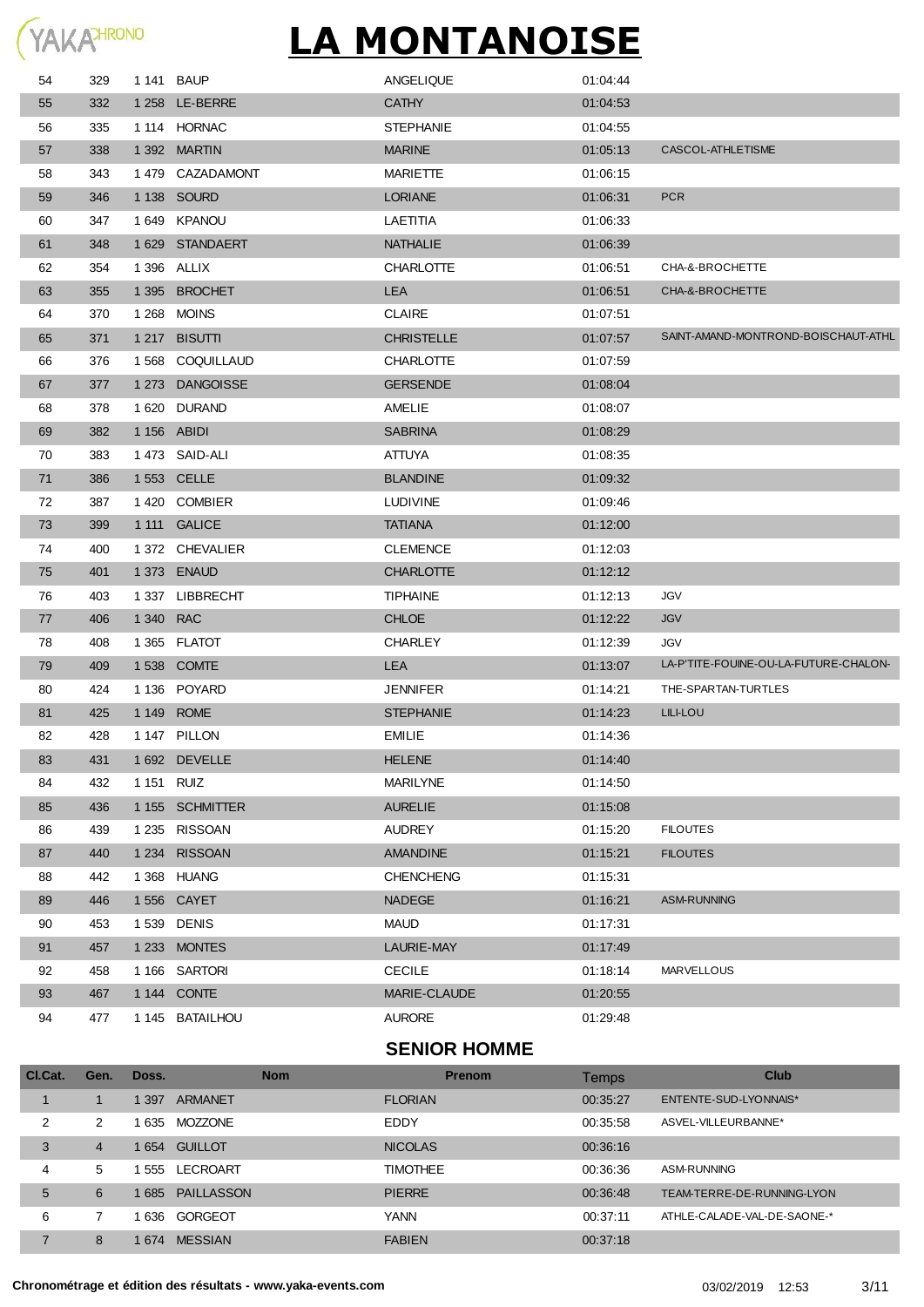| 8  | 9   | 1 193 ARDAIL       | <b>QUENTIN</b>     | 00:37:23 |                                     |
|----|-----|--------------------|--------------------|----------|-------------------------------------|
| 9  | 11  | 1531 DUSSAUGE      | <b>THOMAS</b>      | 00:38:07 | FORME-ET-PERFORME                   |
| 10 | 12  | 1 247 BOLLARD      | <b>OLIVIER</b>     | 00:38:14 |                                     |
| 11 | 14  | 1 124 CHANTIN      | <b>NICOLAS</b>     | 00:38:21 |                                     |
| 12 | 20  | 1611 ANTOINAT      | YOHAN              | 00:39:53 | RILLIEUX-TRIATHLON                  |
| 13 | 22  | 1660 DUPONT        | <b>FRANCOIS</b>    | 00:40:57 | <b>NOLIO</b>                        |
| 14 | 23  | 1 223 VICH-ARRIBAS | <b>PATRICE</b>     | 00:41:16 |                                     |
| 15 | 24  | 1421 ROYER         | <b>CLEMENT</b>     | 00:41:17 |                                     |
| 16 | 25  | 1545 FLORIT        | <b>LAURENT</b>     | 00:41:48 | TEAM-TERRE-DE-RUNNING-LYON          |
| 17 | 26  | 1328 THENOT        | <b>LIONEL</b>      | 00:41:50 | LTH-TRAINING                        |
| 18 | 34  | 1570 TEYSSIER      | REMI               | 00:42:54 |                                     |
| 19 | 35  | 1 327 GENESTON     | <b>ALEXIS</b>      | 00:43:08 | LTH-TRAINING                        |
| 20 | 37  | 1 338 COLOGNE      | <b>JORDAN</b>      | 00:43:10 | <b>JGV</b>                          |
| 21 | 41  | 1 377 OZ-UZUN      | <b>GUILLAUME</b>   | 00:43:51 | LTH-TRAINING                        |
| 22 | 44  | 1472 RONGEAT       | <b>CHRISTOPHER</b> | 00:44:34 | SANS-BORNES-SAINT-DIDIER-SUR-CHALAR |
| 23 | 45  | 1 186 MOREAUX      | <b>JULIEN</b>      | 00:44:35 | AFA-FEYZIN-VENISSIEUX               |
| 24 | 47  | 1400 CASTRO        | JUAN               | 00:44:58 | LES-INGE.-SPEC.                     |
| 25 | 49  | 1 252 CANTIN       | <b>YOANN</b>       | 00:45:19 | AF                                  |
| 26 | 52  | 1670 LEDUC         | <b>MATHIAS</b>     | 00:45:28 |                                     |
| 27 | 56  | 1 126 PIETRE       | <b>LOIC</b>        | 00:45:44 | <b>TVSV</b>                         |
| 28 | 57  | 1 382 DENOYEL      | FELIX              | 00:45:55 | CASCOL-ATHLETISME                   |
| 29 | 62  | 1 652 JAMOT-BOCENO | <b>MAURIANE</b>    | 00:46:30 | ATHLETIC-CLUB-ARPAJONAIS            |
| 30 | 73  | 1 598 PELLE        | <b>THOMAS</b>      | 00:48:07 |                                     |
| 31 | 74  | 1 565 ROCHE        | <b>PIERRE</b>      | 00:48:17 |                                     |
| 32 | 78  | 1498 BONNET        | ALVYN              | 00:48:36 |                                     |
| 33 | 80  | 1 219 PUILLET      | <b>STEPHANE</b>    | 00:48:56 |                                     |
| 34 | 83  | 1554 FERREIRA      | SEBASTIEN          | 00:49:09 |                                     |
| 35 | 86  | 1676 CHAMBLAS      | <b>MICKAEL</b>     | 00:49:46 |                                     |
| 36 | 87  | 1631 RAUCHE        | MAXIME             | 00:49:58 |                                     |
| 37 | 90  | 1 360 RALLIERE     | <b>QUENTIN</b>     | 00:50:08 |                                     |
| 38 | 91  | 1471 DURAND        | <b>MATHIEU</b>     | 00:50:09 | <b>PCR</b>                          |
| 39 | 92  | 1695 PAGAY         | <b>ALDRIC</b>      | 00:50:10 | ATHLETIC-CLUB-TASSIN                |
| 40 | 97  | 1447 ROUGERIE      | <b>LOIC</b>        | 00:50:21 | ROUGERIE                            |
| 41 | 103 | 1 369 BESSEDE      | <b>YVAN</b>        | 00:50:52 |                                     |
| 42 | 122 | 1 403 CUILLERAT    | <b>VICTOR</b>      | 00:52:53 | LES-BEDAS                           |
| 43 | 129 | 1 658 JAVAUDIN     | <b>NICOLAS</b>     | 00:53:25 | JAJA'S-TEAM                         |
| 44 | 133 | 1 332 SOUBEYRAND   | THIBAULT           | 00:53:43 |                                     |
| 45 | 134 | 1529 CEDRIC        | <b>VEDRINES</b>    | 00:53:44 |                                     |
| 46 | 136 | 1683 BRUNET        | <b>HUGO</b>        | 00:53:45 |                                     |
| 47 | 139 | 1 461 PRUDHOMME    | <b>KEVIN</b>       | 00:53:55 |                                     |
| 48 | 142 | 1583 DUPAS         | SEBASTIEN          | 00:54:06 | PAS-EN-FORME                        |
| 49 | 149 | 1 170 CITTONE      | <b>AUGUSTIN</b>    | 00:54:32 |                                     |
| 50 | 150 | 1 330 JEAY         | <b>EMMANUEL</b>    | 00:54:35 |                                     |
| 51 | 151 | 1439 MALLET        | <b>MATHIEU</b>     | 00:54:35 |                                     |
| 52 | 154 | 1668 BERNARDOT     | SEBASTIEN          | 00:54:37 | AJT-SAONE-VALLEE                    |
| 53 | 170 | 1521 DICHANT       | ALEXANDRE          | 00:55:37 |                                     |
| 54 | 188 | 1408 JORON         | <b>AURELIEN</b>    | 00:56:16 |                                     |
| 55 | 193 | 1562 FAVIER        | <b>ALEXANDRE</b>   | 00:56:30 |                                     |
| 56 | 194 | 1 525 DA-SILVA     | WILLIAM            | 00:56:32 | LES-ZOUZS                           |
| 57 | 197 | 1623 CAMIER        | <b>CHRISTIAN</b>   | 00:56:37 |                                     |
| 58 | 228 | 1 302 DESGRANGES   | <b>JEROME</b>      | 00:58:11 |                                     |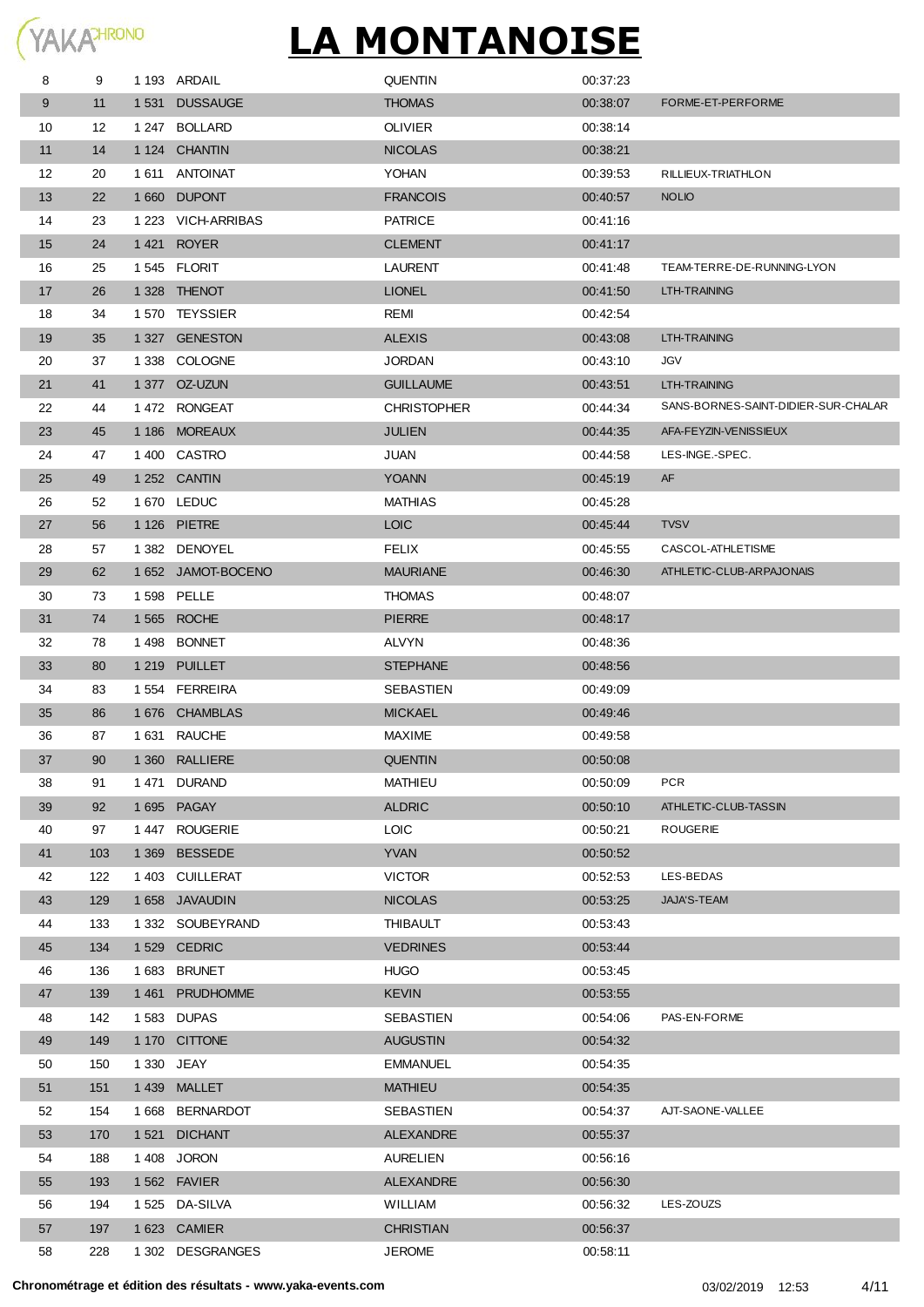| 59 | 230 | 1426 GARRIGUE         | <b>NICOLAS</b>   | 00:58:46 |                  |
|----|-----|-----------------------|------------------|----------|------------------|
| 60 | 232 | 1496 BAUDE            | <b>KEVIN</b>     | 00:59:05 |                  |
| 61 | 235 | 1 266 SAUNIER-BORRELL | <b>AXEL</b>      | 00:59:10 |                  |
| 62 | 242 | 1605 MONTESINOS       | <b>MAXIME</b>    | 00:59:33 |                  |
| 63 | 252 | 1 135 MANEVY          | LOIC             | 01:00:26 |                  |
| 64 | 260 | 1 345 BULTEL          | <b>FREDERIC</b>  | 01:01:20 |                  |
| 65 | 277 | 1 563 COMTE           | <b>SIMON</b>     | 01:02:36 |                  |
| 66 | 280 | 1 299 ROBLIN          | <b>MAXIME</b>    | 01:02:41 |                  |
| 67 | 284 | 1 128 JULIEN          | <b>MATHIEU</b>   | 01:02:49 |                  |
| 68 | 291 | 1520 YVRARD           | <b>GAEL</b>      | 01:03:21 |                  |
| 69 | 294 | 1 502 D'HAUTHUILLE    | <b>AMARJIB</b>   | 01:03:23 |                  |
| 70 | 303 | 1 260 BARRAILLER      | <b>THOMAS</b>    | 01:03:45 |                  |
| 71 | 318 | 1 624 CERARDI         | <b>LAURENT</b>   | 01:04:23 |                  |
| 72 | 327 | 1 142 BAUP            | <b>YANN</b>      | 01:04:43 |                  |
| 73 | 328 | 1 322 BOINOT          | <b>ROBIN</b>     | 01:04:43 |                  |
| 74 | 334 | 1 115 GRIVET          | <b>GUILLAUME</b> | 01:04:54 | <b>GUILLAUME</b> |
| 75 | 342 | 1422 BARACAND         | <b>CAMILLE</b>   | 01:06:13 |                  |
| 76 | 363 | 1 300 SAUTRON         | <b>MATTHIEU</b>  | 01:07:30 |                  |
| 77 | 364 | 1 321 BOINOT          | <b>LUCAS</b>     | 01:07:33 |                  |
| 78 | 373 | 1 370 GAUDART         | <b>BEUBEU</b>    | 01:07:58 | <b>BONZAI</b>    |
| 79 | 375 | 1371 DE-RUEDA         | <b>MILO</b>      | 01:07:59 | <b>BONZAI</b>    |
| 80 | 384 | 1474 JUDET            | <b>NICOLAS</b>   | 01:08:35 |                  |
| 81 | 393 | 1416 THION            | <b>GREGORY</b>   | 01:10:33 |                  |
| 82 | 404 | 1524 CARRASCO         | <b>DAVID</b>     | 01:12:13 | AAA-DU-LYONNAIS  |
| 83 | 420 | 1541 PETEUIL          | <b>ADRIEN</b>    | 01:13:56 |                  |
|    |     |                       |                  |          |                  |

### **MASTER 1 FEMME**

| CI.Cat.        | Gen. | Doss.   | <b>Nom</b>              | <b>Prenom</b>     | Temps    | <b>Club</b>                 |
|----------------|------|---------|-------------------------|-------------------|----------|-----------------------------|
| 1              | 59   |         | 1666 VILLACAMPA         | <b>CELINE</b>     | 00:46:17 | TEAM-PERFORMANCE            |
| $\overline{2}$ | 63   |         | 1379 MAZARS             | <b>BERANGERE</b>  | 00:46:31 |                             |
| 3              | 67   |         | 1 647 LAIEB             | <b>SONIA</b>      | 00:46:54 | <b>JOCEL</b>                |
| 4              | 79   |         | 1 655 PEURIERE          | <b>CELINE</b>     | 00:48:40 |                             |
| 5              | 120  |         | 1 667 POYET             | <b>CARINE</b>     | 00:52:42 | SUNDAY-TEAM                 |
| 6              | 121  |         | 1 335 DUCHENE           | <b>VALERIE</b>    | 00:52:46 |                             |
| $\overline{7}$ | 130  |         | 1614 DUPUY              | <b>ALICE</b>      | 00:53:31 | UN-P'TIT-RUN-SVP!           |
| 8              | 159  |         | 1 677 DE-LA-CELLE       | <b>VIRGINIE</b>   | 00:54:52 |                             |
| 9              | 161  |         | 1 648 PERON             | <b>SOPHIE</b>     | 00:54:54 |                             |
| 10             | 165  | 1 1 2 3 | <b>MAYOUE</b>           | <b>VIRGINIE</b>   | 00:55:19 |                             |
| 11             | 172  | 1 4 8 2 | GRATALOUP---DI-BERNARDO | <b>ALESSIA</b>    | 00:55:39 | <b>GRAT'S</b>               |
| 12             | 174  |         | 1613 JACOB              | <b>DELPHINE</b>   | 00:55:41 | DECINES-MEYZIEU-ATHLETISME* |
| 13             | 177  | 1 304   | <b>BANASZAK</b>         | <b>VIRGINIE</b>   | 00:55:54 | TEAM-LE-BIRON               |
| 14             | 187  |         | 1507 FIEQUE             | <b>ISABELLE</b>   | 00:56:14 | UN-P'TIT-RUN-SVP!           |
| 15             | 203  | 1 2 5 5 | BERLIOUX-TELUOB         | <b>CORALINE</b>   | 00:56:48 |                             |
| 16             | 208  |         | 1 449 VILLENEUVE        | <b>CHRYSTELLE</b> | 00:57:01 |                             |
| 17             | 224  | 1 3 2 0 | <b>BRUN</b>             | <b>STEPHANIE</b>  | 00:57:41 | ASC-MIONNAY                 |
| 18             | 237  | 1 3 2 4 | <b>HADIDI</b>           | <b>SABRINA</b>    | 00:59:15 |                             |
| 19             | 245  | 1424    | <b>MAGNIN</b>           | <b>ALYNE</b>      | 00:59:59 |                             |
| 20             | 246  | 1 1 5 2 | <b>BOUGHANEMI</b>       | <b>NADIA</b>      | 01:00:01 | ASVEL-VILLEURBANNE*         |
| 21             | 262  | 1 140   | DEVRIEUX                | <b>CECILE</b>     | 01:01:23 | <b>ASCM-COURIR</b>          |
| 22             | 279  |         | 1476 MARTIN             | <b>BEATRICE</b>   | 01:02:40 |                             |
| 23             | 297  | 1 2 2 4 | <b>BARTHOMEUF</b>       | <b>LAURENCE</b>   | 01:03:37 |                             |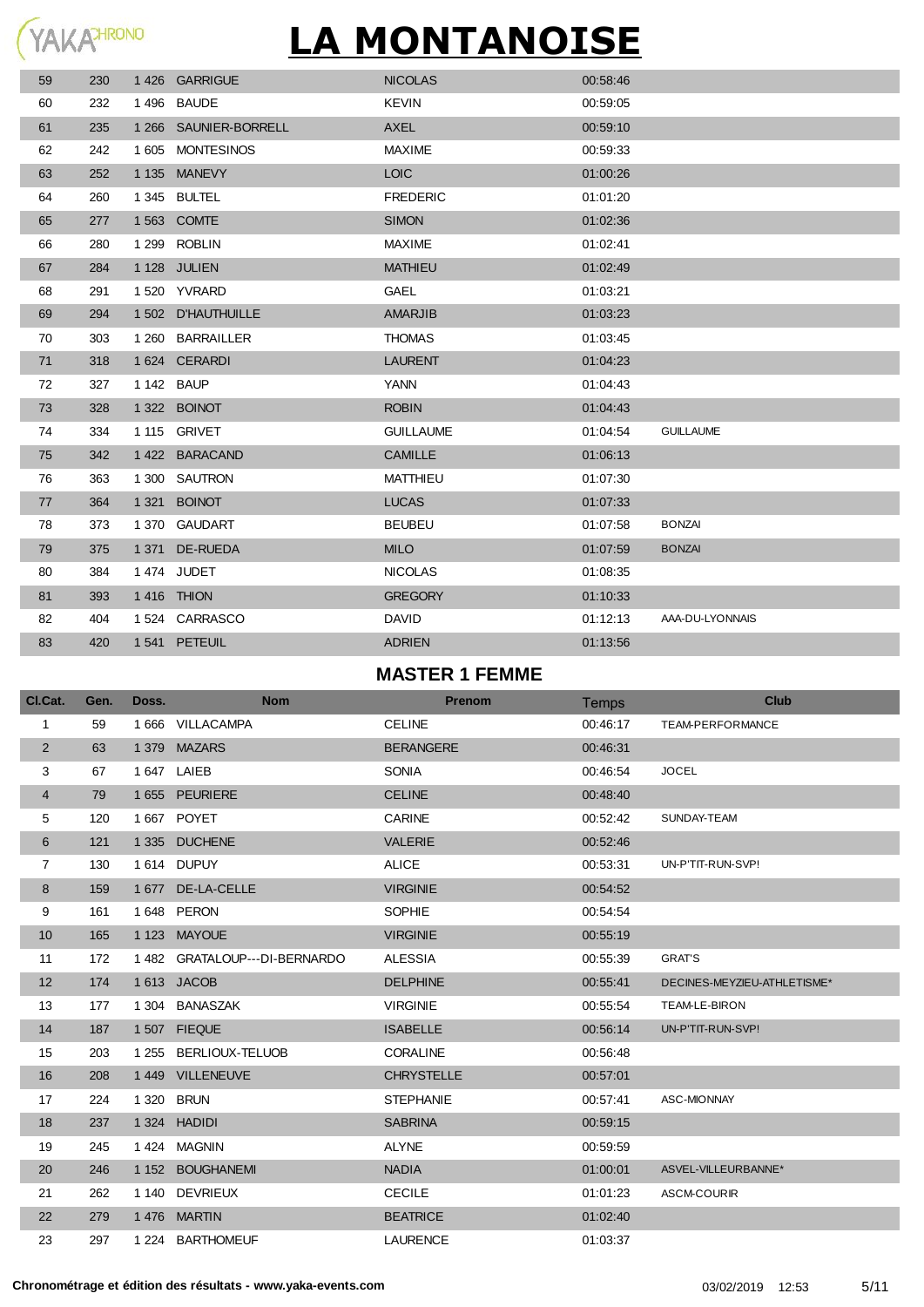| 24 | 300 |            | 1 146 DALARD            | <b>MELANIE</b>    | 01:03:41 |                             |
|----|-----|------------|-------------------------|-------------------|----------|-----------------------------|
| 25 | 301 |            | 1 131 WARGNIER          | <b>VIRGINIE</b>   | 01:03:42 |                             |
| 26 | 307 |            | 1485 ROBERT             | <b>EDITH</b>      | 01:03:54 |                             |
| 27 | 312 |            | 1460 MESTAS             | LAETITIA          | 01:04:09 | ASC-BALAN                   |
| 28 | 313 |            | 1 469 GAIDON            | <b>CELINE</b>     | 01:04:11 | ATHLE-CALADE-VAL-DE-SAONE-* |
| 29 | 316 |            | 1543 CORTAY             | SANDRINE          | 01:04:17 |                             |
| 30 | 323 |            | 1 182 DEVRIEUX          | <b>GERALDINE</b>  | 01:04:40 | <b>ASC-MIONNAY</b>          |
| 31 | 333 |            | 1 112 LEFEBVRE          | <b>AUDREY</b>     | 01:04:54 |                             |
| 32 | 344 |            | 1399 PONCET             | <b>VALENTINE</b>  | 01:06:20 |                             |
| 33 | 345 |            | 1405 CHATEL             | <b>NELLY</b>      | 01:06:21 |                             |
| 34 | 353 |            | 1 336 CAVASSILA         | <b>SOPHIE</b>     | 01:06:50 |                             |
| 35 | 358 |            | 1644 MERLIN             | MARIE-FRANCE      | 01:06:56 | ASC-BALAN                   |
| 36 | 360 |            | 1415 JULIEN             | <b>MARION</b>     | 01:07:04 |                             |
| 37 | 361 |            | 1577 GODARD-PINIER      | ANNE-CLAIRE       | 01:07:13 | ATHLETIC-CLUB-TASSIN        |
| 38 | 368 | 1 122 ELIE |                         | <b>CLEMENCE</b>   | 01:07:46 |                             |
| 39 | 369 |            | 1526 BOUREL             | <b>SANDRINE</b>   | 01:07:48 | <b>JOCEL</b>                |
| 40 | 372 |            | 1 103 MALIN             | <b>CHRISTEL</b>   | 01:07:58 |                             |
| 41 | 374 |            | 1394 LEBAUD             | <b>CAMILLE</b>    | 01:07:59 | CASCOL-ATHLETISME           |
| 42 | 385 |            | 1 407 SAUSSOL           | <b>ALEXANDRA</b>  | 01:09:15 | CLUB-SPORTS-DIMANCHE        |
| 43 | 391 |            | 1560 BARRIOL            | CHANTAL           | 01:10:15 | JCBB                        |
| 44 | 392 |            | 1446 BESSON             | <b>CELINE</b>     | 01:10:17 |                             |
| 45 | 394 |            | 1486 BARTHEL            | STEPHANIE         | 01:10:56 |                             |
| 46 | 396 |            | 1 153 ROUX              | <b>CHRISTELLE</b> | 01:11:18 |                             |
| 47 | 405 |            | 1417 PETIOT             | <b>CHRISTINE</b>  | 01:12:21 | LAISSE-COURIR               |
| 48 | 407 |            | 1 523 RIVIER            | <b>BLANDINE</b>   | 01:12:30 |                             |
| 49 | 411 | 1 210 VIAL |                         | HALIMA            | 01:13:17 |                             |
| 50 | 412 |            | 1384 CHASSON            | <b>FLORENCE</b>   | 01:13:19 | CASCOL-ATHLETISME           |
| 51 | 413 |            | 1 386 BERRA             | <b>MARLENE</b>    | 01:13:20 | CASCOL-ATHLETISME           |
| 52 | 416 |            | 1 117 FREYS             | <b>SYLVIE</b>     | 01:13:24 | THE-SPARTAN-TURTLES         |
| 53 | 418 |            | 1607 LENGRAIS           | <b>GAELLE</b>     | 01:13:45 | MC-TEAM                     |
| 54 | 426 |            | 1522 HEGRON             | <b>IMELDA</b>     | 01:14:31 | <b>MC</b>                   |
| 55 | 429 |            | 1 143 PESIN             | <b>CHRISTINE</b>  | 01:14:37 |                             |
| 56 | 430 |            | 1 307 PFEIFFER          | <b>CORALIE</b>    | 01:14:37 |                             |
| 57 | 437 |            | 1389 MORON              | SOPHIE            | 01:15:17 | CASCOL-ATHLETISME           |
| 58 | 443 |            | 1 202 USUBELLI          | <b>VIOLAINE</b>   | 01:15:32 |                             |
| 59 | 445 |            | 1 207 CHANOINE          | VALERIE           | 01:15:32 | LES-GAZELLES                |
| 60 | 447 |            | 1548 SAUZAY             | <b>CARINE</b>     | 01:16:22 |                             |
| 61 | 449 |            | 1 663 EPINAT-CORTINOVIS | <b>RACHEL</b>     | 01:16:55 |                             |
| 62 | 461 |            | 1 222 FOURNY            | <b>CHRISTINE</b>  | 01:18:29 |                             |
| 63 | 463 |            | 1468 GUEDJ              | SOPHIE            | 01:19:40 |                             |
| 64 | 468 |            | 1 390 GARIN-MICHAUD     | <b>LAURENCE</b>   | 01:21:05 | CASCOL-ATHLETISME           |
| 65 | 470 |            | 1 314 GONZALES          | <b>KARINE</b>     | 01:23:13 |                             |
| 66 | 472 |            | 1 500 MILLET            | <b>NATHALIE</b>   | 01:24:25 |                             |
| 67 | 478 |            | 1 393 DARONNAT          | MARIE-HELENE      | 01:29:51 | CASCOL-ATHLETISME           |

### **MASTER 1 HOMME**

| CI.Cat. | Gen.            | Doss. | <b>Nom</b>       | <b>Prenom</b>        | Temps    | Club                     |
|---------|-----------------|-------|------------------|----------------------|----------|--------------------------|
|         | 10 <sup>1</sup> |       | 1341 JOUANNAIEST | <b>JEAN-PHILIPPE</b> | 00:37:50 | E-LECLERC-LYON-9         |
|         | 13              |       | 1659 PIALOUX     | <b>VINCENT</b>       | 00:38:18 | BEAUMONT-ATHLETIQUE-CLUB |
|         | 16              |       | 1452 DAVID       | <b>THOMAS</b>        | 00.38.48 |                          |
|         | 19              | 557   | BERNARD          | <b>FREDERIC</b>      | 00:39:48 | ASM-RUNNING              |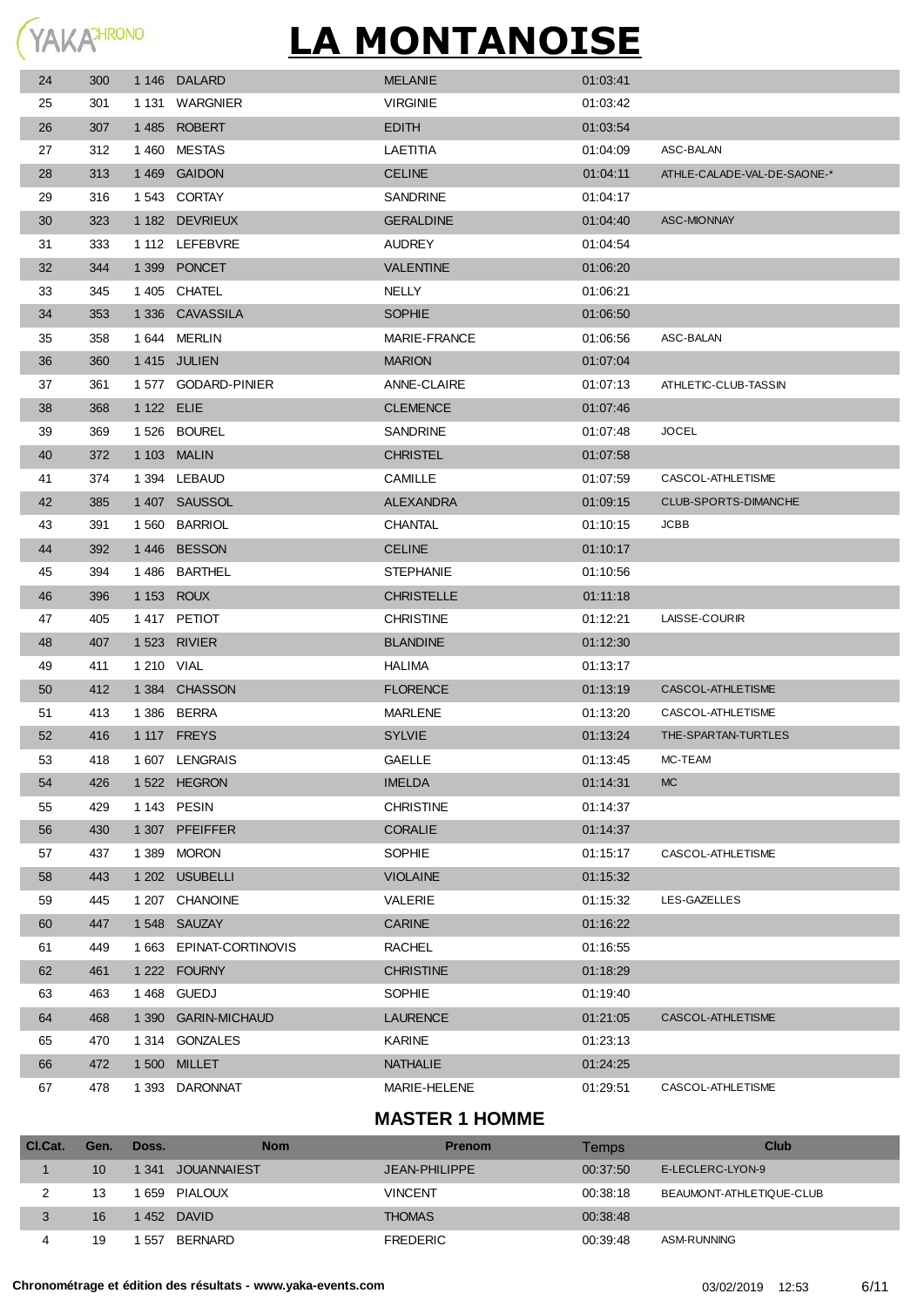| 5              | 27  | 1547 RIVOLLIER          | <b>PHILIPPE</b>         | 00:42:03 | COURIR-EN-DOMBES               |
|----------------|-----|-------------------------|-------------------------|----------|--------------------------------|
| 6              | 29  | 1686 SZATANEK           | <b>JOEL</b>             | 00:42:13 | RILLIEUX-TRIATHLON             |
| $\overline{7}$ | 30  | 1 633 BONNET            | <b>CHRISTOPHE</b>       | 00:42:20 |                                |
| 8              | 33  | 1680 RUBERTI            | <b>FREDERIC</b>         | 00:42:34 | TEAM-RUBERTI                   |
| 9              | 40  | 1 351 CARLIER           | <b>ALEXANDRE</b>        | 00:43:40 | <b>CORPS</b>                   |
| 10             | 46  | 1558 GENDRE             | AYMERIC                 | 00:44:57 | ASM-RUNNING                    |
| 11             | 48  | 1602 KREUZER            | <b>LAURENT</b>          | 00:45:15 |                                |
| 12             | 50  | 1596 PELKA              | <b>OLIVIER</b>          | 00:45:27 | AS-CAVAILLON                   |
| 13             | 54  | 1591 RAQUIN             | <b>DOMINIQUE</b>        | 00:45:35 |                                |
| 14             | 55  | 1436 ROSSO              | <b>DAMIEN</b>           | 00:45:42 |                                |
| 15             | 58  | 1 331 DEVILLER          | <b>HERVE</b>            | 00:46:16 | TRI-VILLEFRANCHE               |
| 16             | 60  | 1610 BAILLAT            | <b>STEPHANE</b>         | 00:46:20 |                                |
| 17             | 61  | 1 356 AHMED-KADI        | <b>TOUFIK</b>           | 00:46:27 | <b>CORPS</b>                   |
| 18             | 70  | 1665 GIROUD             | <b>CEDRIC</b>           | 00:47:20 |                                |
| 19             | 71  | 1532 GIOVENCO           | <b>GILLES</b>           | 00:47:37 | SAINT-RAPHAEL-TRIATHLON        |
| 20             | 72  | 1451 BOUGHANEMI         | ABDELWAHED              | 00:47:53 | ASVEL-VILLEURBANNE*            |
| 21             | 76  | 1582 CAZIER             | <b>YANN</b>             | 00:48:32 | PAS-EN-FORME                   |
| 22             | 77  | 1661 CHEVALARD          | <b>HERVE</b>            | 00:48:35 |                                |
| 23             | 82  | 1 221 SOTUELA           | <b>VINCENT</b>          | 00:49:06 |                                |
| 24             | 84  | 1484 ROUTIN             | <b>GUY</b>              | 00:49:35 |                                |
| 25             | 93  | 1 259 BARRAILLER        | <b>LAURENT</b>          | 00:50:12 |                                |
| 26             | 96  | 1 509 CHARPENTIER       | <b>LOIC</b>             | 00:50:21 | ASC-MIONNAY                    |
| 27             | 102 | 1 205 FAUVEY            | <b>BENOIT</b>           | 00:50:43 |                                |
| 28             | 104 | 1 671 CEYTE             | <b>STEPHANE</b>         | 00.51:01 |                                |
| 29             | 105 | 1494 CAPORALE           | <b>GREGORY</b>          | 00:51:06 |                                |
| 30             | 109 | 1 148 ALVAREZ           | <b>ERICK</b>            | 00.51:28 | <b>TDR</b>                     |
| 31             | 113 | 1595 MONTIBERT          | <b>LAURENT</b>          | 00:51:44 |                                |
| 32             | 118 | 1 564 REMY              | <b>BENOIT</b>           | 00:52:37 |                                |
| 33             | 119 | 1 271 CROZE             | <b>SEBASTIEN</b>        | 00:52:42 |                                |
| 34             | 126 | 1418 MAYOUX             | <b>MICKAEL</b>          | 00.53.13 |                                |
| 35             | 127 | 1 354 BOUDJEMILA        | <b>MOUSSA</b>           | 00:53:14 | <b>CORPS</b>                   |
| 36             | 131 | 1 292 CUMIN             | <b>ANTOINE</b>          | 00:53:38 | LES-EX-SABINIENS               |
| 37             | 137 | 1429 CHAZELLE           | <b>JEAN-PASCAL</b>      | 00:53:47 |                                |
| 38             | 147 | 1 294 BADEL             | <b>GUILLAUME</b>        | 00:54:27 | LES-EX-SABINIENS               |
| 39             | 153 | 1657 BULTEL             | <b>GUILLAUME-PIERRE</b> | 00:54:36 |                                |
| 40             | 160 | 1490 LIVENAIS           | <b>CEDRIC</b>           | 00:54:53 | THOU-VELO-ENDURANCE            |
| 41             | 162 | 1488 DOUCHET            | <b>ROMAIN</b>           | 00:54:56 |                                |
| 42             | 164 | 1 489 BOUDAUD           | <b>ANTHONY</b>          | 00:55:11 | <b>CHALINOIS</b>               |
| 43             | 166 | 1434 DOUCHET            | <b>ARNAUD</b>           | 00:55:20 |                                |
| 44             | 169 | 1 343 BAGNE             | <b>PHILIPPE</b>         | 00:55:36 | RANDO-NATURE-VILLETTE-D'ANTHON |
| 45             | 171 | 1483 GRATALOUP          | <b>FRANCOIS</b>         | 00:55:39 | <b>GRAT'S</b>                  |
| 46             | 180 | 1411 ORMIERES           | SEBASTIEN               | 00:55:57 |                                |
| 47             | 182 | 1 409 JOCTEUR-MONROZIER | <b>ADRIEN</b>           | 00:56:05 |                                |
| 48             | 186 | 1 303 BANASZAK          | <b>FABIEN</b>           | 00:56:14 | TEAM-LE-BIRON                  |
| 49             | 206 | 1 137 THIRION           | <b>STEPHANE</b>         | 00:56:58 | LES-COPINES                    |
| 50             | 209 | 1 204 FERRAND           | <b>DAVID</b>            | 00:57:04 |                                |
| 51             | 216 | 1 162 TAIEB             | <b>STEPHANE</b>         | 00:57:31 |                                |
| 52             | 222 | 1 197 RAMIREZ           | <b>NIKO</b>             | 00:57:39 | LES-COPINES                    |
| 53             | 229 | 1 346 COURTIER          | <b>PIERIC</b>           | 00:58:12 |                                |
| 54             | 239 | 1 119 BOYER-BEARTH      | <b>LUDOVIC</b>          | 00:59:21 |                                |
| 55             | 241 | 1480 SELLAMI            | <b>IDRISS</b>           | 00:59:26 |                                |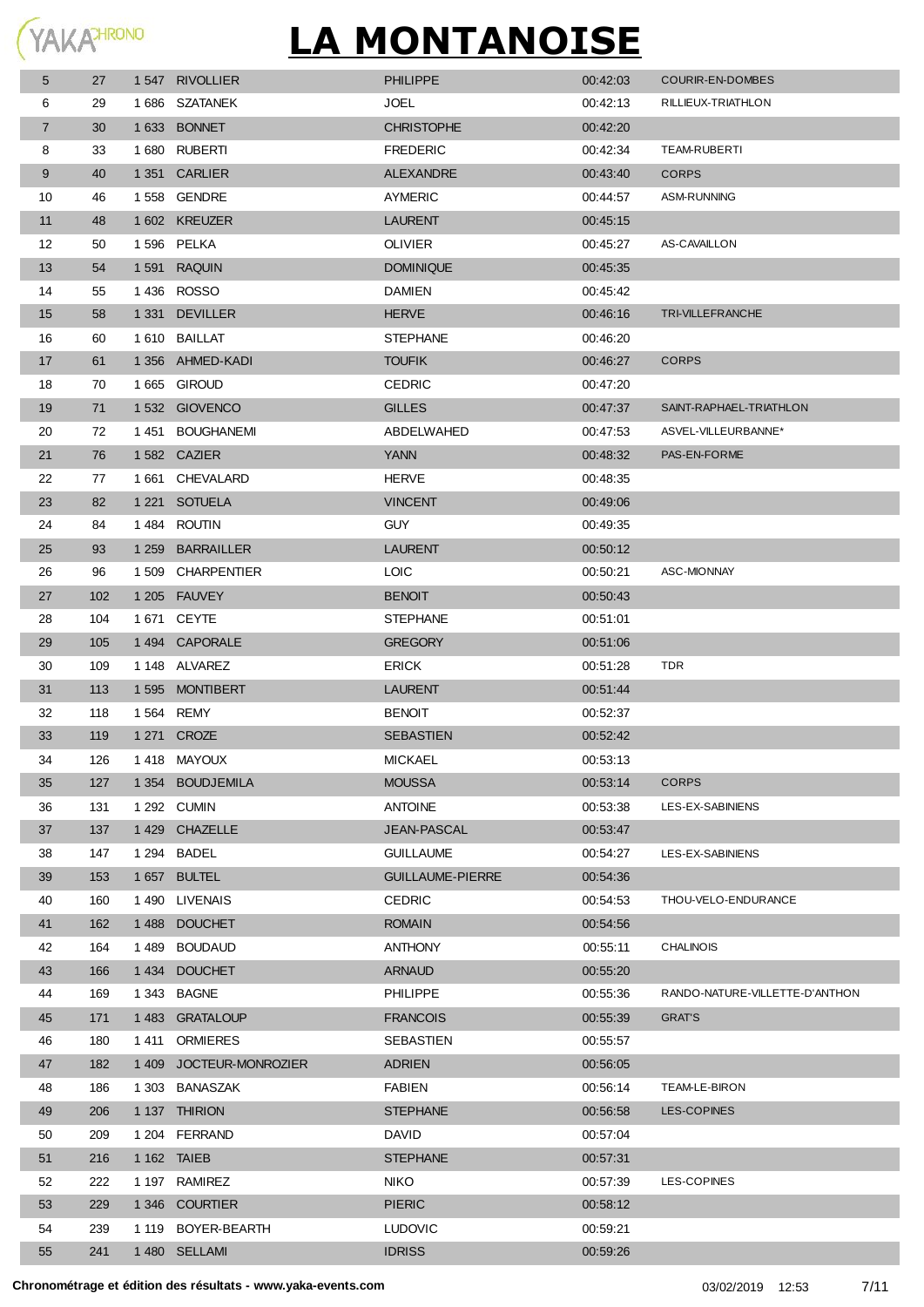| 56 | 249 |            | 1 113 GRIVET      | <b>CHRISTOPHE</b> | 01:00:13 |                     |
|----|-----|------------|-------------------|-------------------|----------|---------------------|
| 57 | 254 |            | 1412 MARTINEZ     | <b>CHRISTOPHE</b> | 01:00:33 |                     |
| 58 | 287 | 1438       | DEMICHEL          | <b>HERVE</b>      | 01:03:03 | POUR-CHLOE          |
| 59 | 295 |            | 1 240 FRANC       | <b>FREDERIC</b>   | 01:03:27 |                     |
| 60 | 305 |            | 1 253 BARDON      | <b>FREDERIC</b>   | 01:03:50 | <b>MILUMIEL</b>     |
| 61 | 306 |            | 1 295 RIBIERE     | <b>XAVIER</b>     | 01:03:52 | LES-EX-SABINIENS    |
| 62 | 319 |            | 1444 GONNARD      | ALEXANDRE         | 01:04:28 | LES-VOURLOIS        |
| 63 | 337 |            | 1 167 BAYON       | <b>CEDRIC</b>     | 01:05:09 |                     |
| 64 | 366 | 1 121 ELIE |                   | <b>FREDERIC</b>   | 01:07:46 |                     |
| 65 | 398 |            | 1 380 BOURDOISEAU | <b>GAEL</b>       | 01:11:27 |                     |
| 66 | 415 |            | 1385 CHASSON      | <b>JEROME</b>     | 01:13:21 | CASCOL-ATHLETISME   |
| 67 | 464 |            | 1 282 CANTENER    | <b>STEPHANE</b>   | 01:20:15 |                     |
| 68 | 465 |            | 1 116 TERROLLE    | <b>LUC</b>        | 01:20:15 | THE-SPARTAN-TURTLES |
| 69 | 469 |            | 1 315 PINET       | <b>CHRSITOPHE</b> | 01:23:12 |                     |
|    |     |            |                   |                   |          |                     |

#### **MASTER 2 FEMME**

| CI.Cat.        | Gen. | Doss.   | <b>Nom</b>            | <b>Prenom</b>      | Temps    | Club                                |
|----------------|------|---------|-----------------------|--------------------|----------|-------------------------------------|
| 1              | 99   |         | 1428 LAURENT          | <b>MURIEL</b>      | 00:50:38 | <b>TCN</b>                          |
| $\overline{2}$ | 106  |         | 1 599 GARVI           | <b>NATHALIE</b>    | 00:51:11 |                                     |
| 3              | 115  | 1 681   | MEUNIER               | <b>COLETTE</b>     | 00:51:53 | AS-CALUIRE-ET-CUIRE                 |
| $\overline{4}$ | 124  |         | 1478 DURAND           | <b>SYLVAINE</b>    | 00:53:05 | <b>TDR-DECINES</b>                  |
| 5              | 145  |         | 1 180 VAILLANT        | <b>VERONIQUE</b>   | 00:54:14 | SANS-BORNES-SAINT-DIDIER-SUR-CHALAR |
| 6              | 183  |         | 1 694 LE-PEVEDIC      | <b>FLORENCE</b>    | 00:56:06 |                                     |
| $\overline{7}$ | 219  |         | 1 178 MATHON          | ANNE-LISE          | 00:57:34 | <b>LMDC</b>                         |
| 8              | 248  |         | 1505 KOELSCH          | <b>ISABELLE</b>    | 01:00:02 | <b>ASC-MIONNAY</b>                  |
| 9              | 251  |         | 1687 CREPET           | <b>LYDIE</b>       | 01:00:22 |                                     |
| 10             | 256  |         | 1383 SEGOUFFIN-CARIOU | <b>CARINE</b>      | 01:00:50 | CASCOL-ATHLETISME                   |
| 11             | 269  | 1 609   | MEYNAND               | <b>FABIENNE</b>    | 01:02:00 |                                     |
| 12             | 286  |         | 1 251 FONTAINE        | <b>VERO</b>        | 01:02:58 |                                     |
| 13             | 315  |         | 1 367 MENUEL          | MARIE-ODILE        | 01:04:15 | FR-ANSE                             |
| 14             | 324  |         | 1 278 DUSSAUGE        | <b>CORINNE</b>     | 01:04:41 | <b>ASC-MIONNAY</b>                  |
| 15             | 325  |         | 1 286 LEHMANN         | <b>BENEDICTE</b>   | 01:04:41 | ASCM-COURIR                         |
| 16             | 326  | 359     | <b>DUBOURG</b>        | <b>ISABELLE</b>    | 01:04:41 |                                     |
| 17             | 330  |         | 1475 MEYZONNIER       | <b>MURIELLE</b>    | 01:04:48 | <b>JOCEL</b>                        |
| 18             | 331  |         | 1533 SEMPERE          | <b>MURIEL</b>      | 01:04:48 | <b>JOCEL</b>                        |
| 19             | 336  |         | 1 269 VASLET          | <b>ALINE</b>       | 01:05:03 |                                     |
| 20             | 340  |         | 1 216 CHAPEL          | <b>NATHALIE</b>    | 01:05:22 | ATHLE-CALADE-VAL-DE-SAONE-*         |
| 21             | 351  |         | 1455 MORTREUX         | <b>JEANNE</b>      | 01:06:45 | FR'ANSE                             |
| 22             | 357  |         | 1641 NOCA             | <b>DOMINIQUE</b>   | 01:06:55 | ASC-BALAN                           |
| 23             | 362  |         | 1 297 SERRES          | MARIE-HELENE       | 01:07:23 | <b>GEOCOUCOU</b>                    |
| 24             | 365  |         | 1 158 NUCCIO          | <b>SYLVIE</b>      | 01:07:37 |                                     |
| 25             | 379  |         | 1 672 PINEAU          | <b>MARIE-LAURE</b> | 01:08:08 | ATHLE-CALADE-VAL-DE-SAONE-*         |
| 26             | 380  | 1 288   | <b>BERANGER</b>       | <b>ANA</b>         | 01:08:15 |                                     |
| 27             | 381  | 1 291   | RENIER                | MARIE-CHRISTINE    | 01:08:18 | ATHLETIC-CLUB-TASSIN                |
| 28             | 388  | 1 2 2 9 | <b>DOLOTY</b>         | <b>PASCALE</b>     | 01:09:53 |                                     |
| 29             | 389  |         | 1 387 JARLET          | <b>GUYLAINE</b>    | 01:10:08 | CASCOL-ATHLETISME                   |
| 30             | 395  |         | 1 487 DUCHAMP         | <b>NELLY</b>       | 01:10:56 |                                     |
| 31             | 410  |         | 1 391 LOMONTE         | <b>SYLVIE</b>      | 01:13:10 | CASCOL-ATHLETISME                   |
| 32             | 417  |         | 1637 COLLAS           | MARIE-JOSEPHE      | 01:13:30 |                                     |
| 33             | 421  |         | 1 334 THONIEL         | <b>DOMINIQUE</b>   | 01:13:59 |                                     |
| 34             | 433  |         | 1 388 DEVOS           | <b>ODILE</b>       | 01:14:51 | CASCOL-ATHLETISME                   |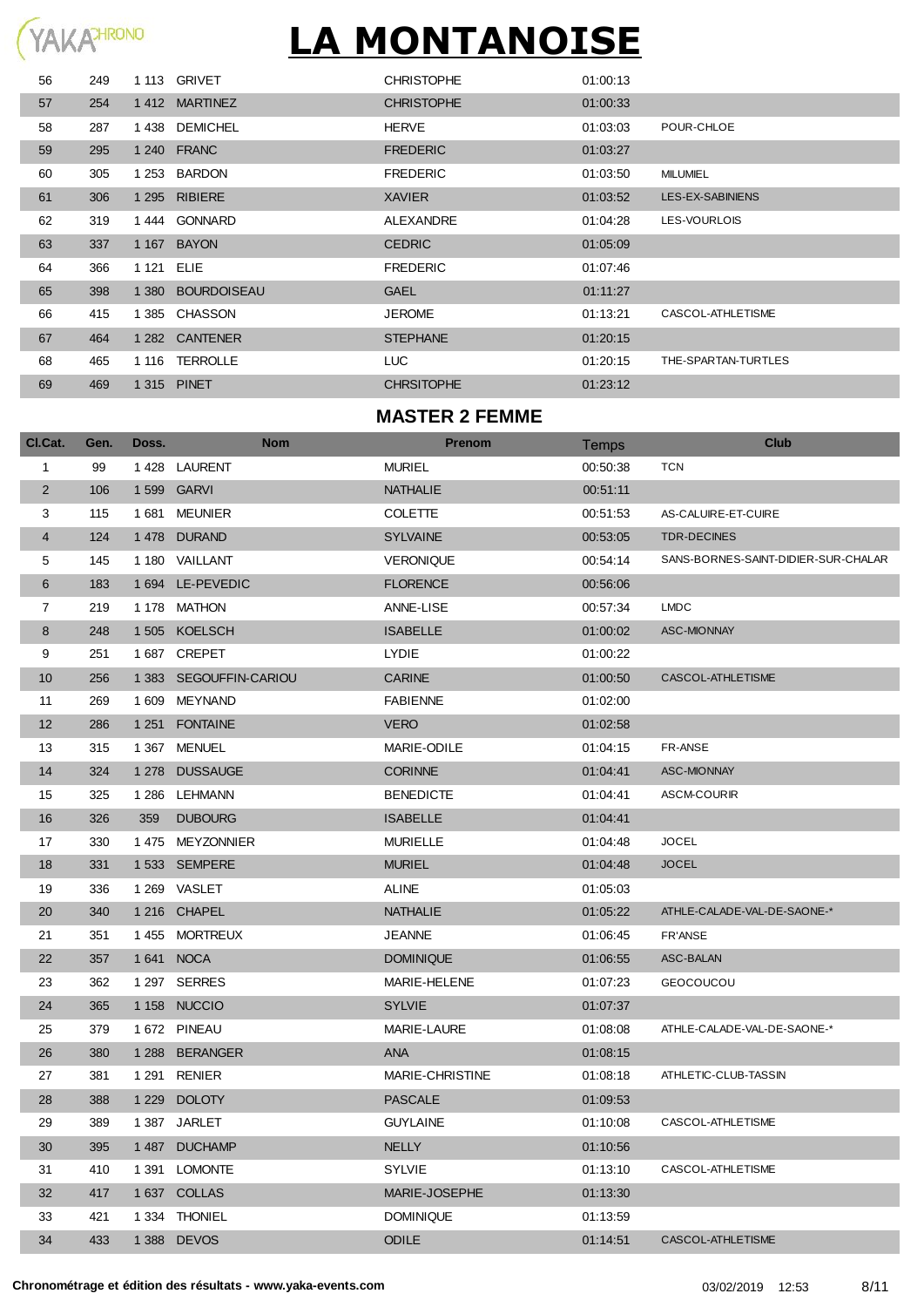### YAKAHRONO

# **LA MONTANOISE**

| 35 | 435 |       | 1 309 ROUGE            | <b>CATHERINE</b> | 01:14:58 | <b>GEOCOUCOU</b> |
|----|-----|-------|------------------------|------------------|----------|------------------|
| 36 | 438 |       | 1600 PURCELL-MOUSSAULT | <b>ELEONORA</b>  | 01:15:19 |                  |
| 37 | 441 |       | 1593 LESAGE            | <b>ANNE</b>      | 01:15:27 |                  |
| 38 | 444 |       | 1 206 MAMMERI          | <b>LOUIZA</b>    | 01:15:32 | LES-GAZELLES     |
| 39 | 448 |       | 1662 FIORANI           | <b>MURIEL</b>    | 01:16:35 | LA-BRESSOL'LINE  |
| 40 | 451 |       | 1664 JOUBERT           | <b>CATHERINE</b> | 01:17:04 | CORCY-ENDURANCE  |
| 41 | 452 | 1 638 | MERIGNIEUX             | <b>NATHALIE</b>  | 01:17:28 |                  |
| 42 | 456 |       | 1491 TAPONAT           | <b>CORINNE</b>   | 01:17:47 |                  |
| 43 | 466 |       | 1 230 SCHREIBER        | <b>REGINE</b>    | 01:20:33 |                  |
| 44 | 473 |       | 1515 DELANGE           | <b>ISABELLE</b>  | 01:24:26 | LES-ZOUZS        |
| 45 | 476 |       | 1443 DEVILLE           | <b>ANNIE</b>     | 01:29:15 |                  |

### **MASTER 2 HOMME**

| Cl.Cat.        | Gen. | Doss.     | <b>Nom</b>       | <b>Prenom</b>      | Temps    | <b>Club</b>               |
|----------------|------|-----------|------------------|--------------------|----------|---------------------------|
| $\mathbf{1}$   | 18   |           | 1690 BANEGAS     | <b>JOSE</b>        | 00:39:13 | <b>TEAM-RUNNING-PILAT</b> |
| $\overline{c}$ | 28   |           | 1578 MOREAU      | <b>JEAN-PIERRE</b> | 00:42:12 |                           |
| 3              | 32   |           | 1512 CARPENTIER  | <b>PATRICK</b>     | 00:42:34 |                           |
| 4              | 36   |           | 1506 MIZOULE     | <b>DAVID</b>       | 00:43:10 | ATHLETIC-CLUB-TASSIN      |
| 5              | 42   |           | 1 537 BOREL      | <b>BRUNO</b>       | 00:43:57 |                           |
| 6              | 43   |           | 1 355 ABDELLAOUI | <b>NORDINE</b>     | 00:44:33 | <b>CORPS</b>              |
| $\overline{7}$ | 66   |           | 1549 RIVOLLIER   | <b>MARC</b>        | 00:46:48 |                           |
| 8              | 68   |           | 1603 CLEMENT     | <b>DANIEL</b>      | 00:46:55 |                           |
| 9              | 75   |           | 1 350 FRANCOIS   | <b>PHILIPPE</b>    | 00:48:17 | <b>CORPS</b>              |
| 10             | 89   |           | 1579 BARBET      | <b>GILLES</b>      | 00:50:06 |                           |
| 11             | 94   |           | 1432 MARTIGNON   | <b>BRUNO</b>       | 00:50:16 | CLUB-SPORTS-DIMANCHE      |
| 12             | 98   |           | 1 433 JAVAUDIN   | <b>ERIC</b>        | 00:50:25 | JAJA'S-TEAM               |
| 13             | 100  |           | 1 177 LACOUR     | <b>PHILIPPE</b>    | 00:50:38 |                           |
| 14             | 110  |           | 1597 MARTIN      | <b>PATRICK</b>     | 00:51:32 |                           |
| 15             | 111  |           | 1 246 PALOMINO   | <b>FRANCOIS</b>    | 00:51:33 |                           |
| 16             | 112  |           | 1 465 BELLANGER  | <b>GILLES</b>      | 00:51:44 |                           |
| 17             | 123  |           | 1 634 DUCHAMP    | <b>DANIEL</b>      | 00:53:05 |                           |
| 18             | 128  |           | 1535 GARA        | LOTFI              | 00:53:15 | <b>JOCEL</b>              |
| 19             | 132  |           | 1678 CORDIER     | <b>ERIC</b>        | 00:53:40 |                           |
| 20             | 141  |           | 1353 YOUSFI      | MAHADI             | 00:54:02 | <b>CORPS</b>              |
| 21             | 146  |           | 1 231 DEBOURG    | <b>PASCAL</b>      | 00:54:19 |                           |
| 22             | 152  | 1 274 BON |                  | <b>ERIC</b>        | 00:54:36 | DOMBES-RUNNING-EVASION    |
| 23             | 155  |           | 1592 BARRET      | <b>ALAIN</b>       | 00:54:40 |                           |
| 24             | 157  |           | 1342 BLANDIN     | <b>DIDIER</b>      | 00:54:43 |                           |
| 25             | 168  |           | 1413 MERLE       | <b>LAURENT</b>     | 00:55:30 | ST-PRIEST-RUNNING         |
| 26             | 190  |           | 1589 LANOOTE     | <b>DENIS</b>       | 00:56:24 |                           |
| 27             | 191  |           | 1 107 POSIERE    | <b>JEAN-MARC</b>   | 00:56:25 |                           |
| 28             | 192  |           | 1586 RAQUIN      | <b>CHRISTOPHE</b>  | 00:56:30 |                           |
| 29             | 201  |           | 1 567 DELLI      | <b>ZARROUG</b>     | 00:56:45 |                           |
| 30             | 212  |           | 1 150 MORTEL     | PHILIPPE           | 00:57:18 |                           |
| 31             | 215  |           | 1 348 BORIE      | <b>GILLES</b>      | 00:57:29 |                           |
| 32             | 218  |           | 1 293 MARTIN     | <b>ERIC</b>        | 00:57:32 |                           |
| 33             | 220  |           | 1 179 BLETON     | <b>VALERY</b>      | 00:57:35 | <b>LMDC</b>               |
| 34             | 221  |           | 1 333 DERRIDA    | JEAN-CHRISTOPHE    | 00:57:35 | <b>GEOCOUCOUS</b>         |
| 35             | 223  |           | 1 575 ORCEL      | <b>JEAN-LOUIS</b>  | 00:57:40 |                           |
| 36             | 233  |           | 1573 ESCANDE     | JEAN-LUC           | 00:59:06 |                           |
| 37             | 253  |           | 1 256 ROUSSEL    | <b>REGIS</b>       | 01:00:32 | SAINT-PRIEST-RUNNING      |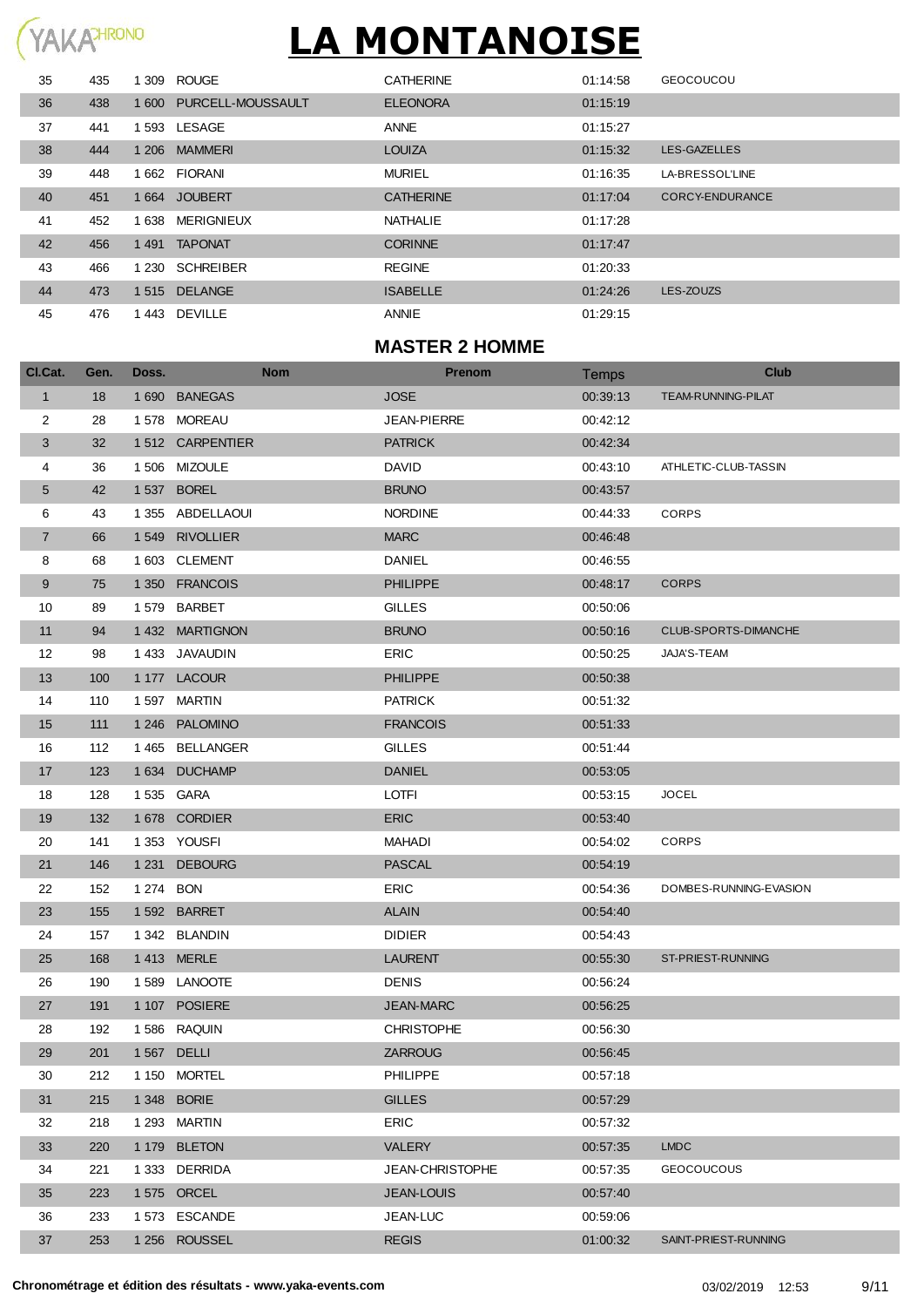| 38 | 255 | 1501 BOUVIER    | <b>PHILIPPE</b>  | 01:00:38 |                     |
|----|-----|-----------------|------------------|----------|---------------------|
| 39 | 257 | 1 493 VIGIER    | <b>FREDERIC</b>  | 01:00:56 |                     |
| 40 | 265 | 1 691 FAVRE     | <b>BENOIT</b>    | 01:01:35 |                     |
| 41 | 268 | 1601 BERANGER   | <b>DENIS</b>     | 01:01:55 |                     |
| 42 | 278 | 1 362 DEMON     | <b>SERGE</b>     | 01:02:40 |                     |
| 43 | 282 | 1 317 CHAREYRE  | <b>PHILIPPE</b>  | 01:02:43 |                     |
| 44 | 289 | 1 675 HERITIER  | <b>NORBERT</b>   | 01:03:11 |                     |
| 45 | 296 | 1 245 PEREZ     | <b>PHILIPPE</b>  | 01:03:32 |                     |
| 46 | 299 | 1 133 HUSSON    | <b>DENIS</b>     | 01:03:40 |                     |
| 47 | 308 | 1 626 DIDIER    | <b>FRANCIS</b>   | 01:04:02 | <b>CEGELEC-LYON</b> |
| 48 | 310 | 1 625 SCHMITT   | <b>FRANCIS</b>   | 01:04:03 | CEGELEC-LYON        |
| 49 | 352 | 1454 PINNA      | <b>LAURENT</b>   | 01:06:46 | FR-ANSE             |
| 50 | 422 | 1 249 CHAILLOT  | <b>ERIC</b>      | 01:14:00 | CORCY-ENDURANCE     |
| 51 | 450 | 1 275 JOUBERT   | <b>PASCAL</b>    | 01:17:03 |                     |
| 52 | 455 | 1492 TAPONAT    | <b>CHARLES</b>   | 01:17:46 |                     |
| 53 | 460 | 1453 SORRENTINO | <b>JEAN-YVES</b> | 01:18:28 |                     |
| 54 | 471 | 1688 CAUSSE     | <b>CYRILLE</b>   | 01:24:11 |                     |

### **MASTER 3 FEMME**

| CI.Cat. | Gen. | Doss.                   | <b>Nom</b> | <b>Prenom</b>    | Temps    | Club                             |
|---------|------|-------------------------|------------|------------------|----------|----------------------------------|
|         | 288  | 1588<br><b>MULATIER</b> |            | <b>ANNIE</b>     | 01:03:06 | LES-COUREURS-DE-L'OUEST-LYONNAIS |
| 2       | 350  | MOURETIN<br>1 270       |            | <b>DOMINIQUE</b> | 01:06:44 |                                  |
| 3       | 356  | <b>MEYER</b><br>1 699   |            | <b>LAURENCE</b>  | 01:06:53 | <b>ACVS</b>                      |
| 4       | 419  | 263 SERBAC              |            | <b>LAURENCE</b>  | 01:13:50 | <b>FR'ANSE</b>                   |
| 5       | 474  | 1423 BLAISE             |            | <b>JOSIANE</b>   | 01:28:47 |                                  |
| 6       | 475  | HAAS<br>450             |            | <b>CATHERINE</b> | 01:29:14 |                                  |

#### **MASTER 3 HOMME**

| CI.Cat.      | Gen. | Doss.   | <b>Nom</b>        | <b>Prenom</b>        | Temps    | <b>Club</b>                   |
|--------------|------|---------|-------------------|----------------------|----------|-------------------------------|
| $\mathbf{1}$ | 21   |         | 1470 CHARPENTIER  | <b>JACQUES</b>       | 00:40:26 | <b>ASC-MIONNAY</b>            |
| 2            | 95   | 1 3 9 8 | <b>COMBIER</b>    | JEAN-PAUL            | 00:50:17 | CLUB-SPORTS-DIMANCHE          |
| 3            | 101  |         | 1608 GRAVIER      | <b>JEAN-LOUIS</b>    | 00:50:40 | AS-CAISSE-EPARGNE-RHONE-ALPES |
| 4            | 117  | 1 4 4 2 | <b>DEVILLE</b>    | <b>PASCAL</b>        | 00:52:07 |                               |
| 5            | 143  | 1 2 7 6 | <b>DUMOULIN</b>   | <b>GILLES</b>        | 00:54:11 |                               |
| 6            | 148  | 1 6 2 1 | <b>ROGER</b>      | <b>PASCAL</b>        | 00:54:31 |                               |
| 7            | 167  |         | 1 696 JOURDAN     | <b>ROLAND</b>        | 00:55:29 | <b>GEOCOUCOU</b>              |
| 8            | 184  | 1 2 1 4 | COUILLOUD         | <b>BERNARD</b>       | 00:56:13 |                               |
| 9            | 196  |         | 1528 MILLOT       | <b>MICHEL</b>        | 00:56:34 | <b>JOCEL</b>                  |
| 10           | 207  | 1 2 8 5 | <b>HOURS</b>      | <b>MICHEL</b>        | 00:57:00 | ASCM-COURIR-MIONNAY           |
| 11           | 211  | 1 2 1 1 | <b>DURANCE</b>    | <b>FRANCOIS</b>      | 00:57:13 |                               |
| 12           | 213  | 1 639   | <b>MOREIRA</b>    | <b>PHILIPPE</b>      | 00:57:27 |                               |
| 13           | 227  | 1 5 7 1 | <b>BAGNON</b>     | <b>MICHEL</b>        | 00:58:03 |                               |
| 14           | 234  |         | 1 267 MOINS       | <b>CLAUDE</b>        | 00:59:09 |                               |
| 15           | 244  |         | 1559 SEIBERT      | <b>CHARLES</b>       | 00:59:49 | AJT-SAONE-VALLEE              |
| 16           | 266  | 1 1 9 9 | <b>STEPHAN</b>    | <b>PASCAL</b>        | 01:01:36 |                               |
| 17           | 267  |         | 1 183 ROLANDO     | <b>CHRISTIAN</b>     | 01:01:36 |                               |
| 18           | 290  | 1 2 3 2 | <b>MAGAT</b>      | <b>GILLES</b>        | 01:03:21 |                               |
| 19           | 339  | 1441    | <b>RAMEL</b>      | <b>JEAN-FRANCOIS</b> | 01:05:21 |                               |
| 20           | 349  | 1 6 2 8 | <b>STANDAERT</b>  | <b>GILLES</b>        | 01:06:40 |                               |
| 21           | 359  |         | 1 402 BARRIERE    | <b>CLAUDE</b>        | 01:07:00 |                               |
| 22           | 367  | 1 5 2 7 | <b>GAUCHERAND</b> | <b>LUC</b>           | 01:07:46 | <b>JOCEL</b>                  |
| 23           | 390  |         | 1561 BORDIGNON    | <b>JACQUES</b>       | 01:10:14 | <b>JCBB</b>                   |